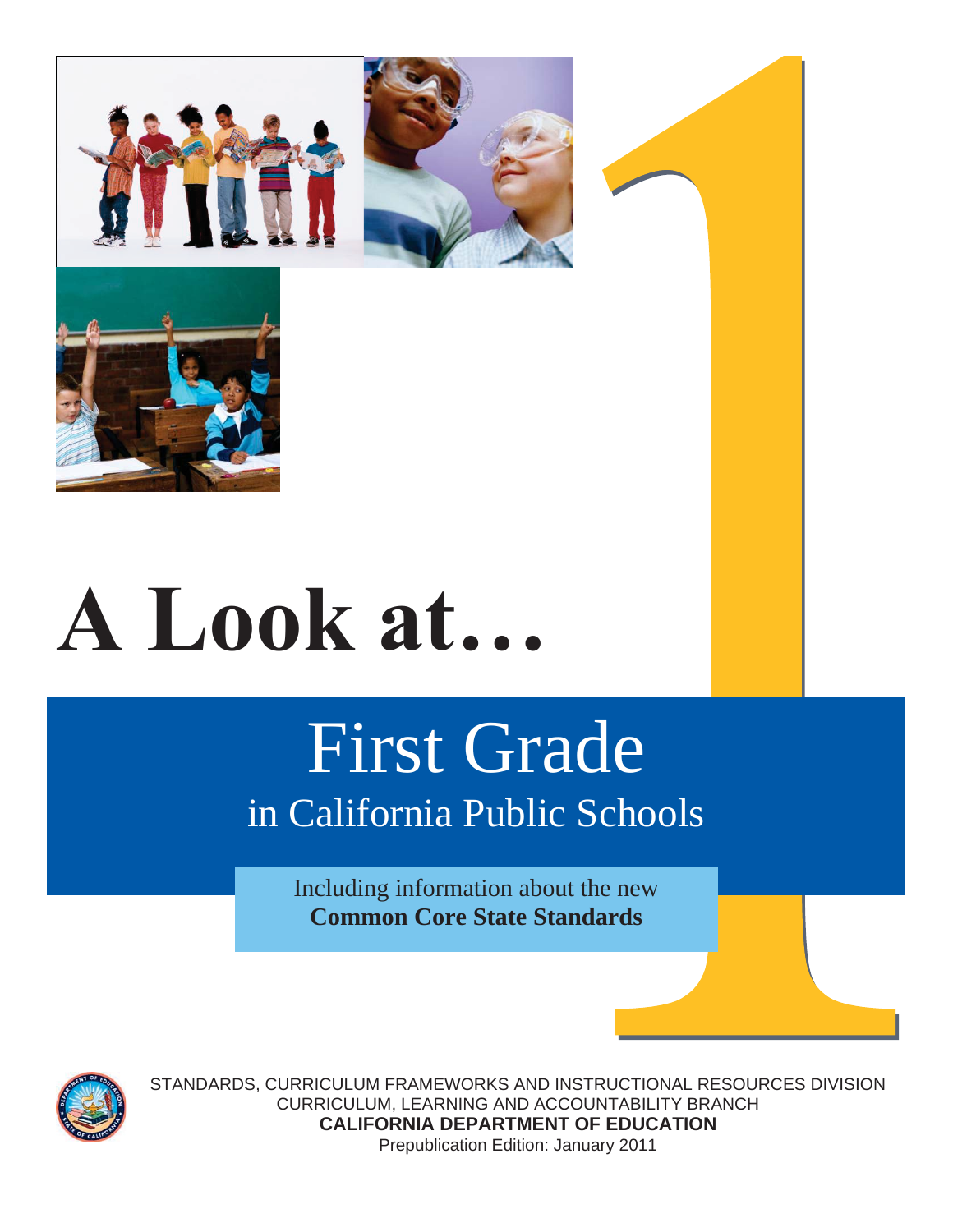# **Mathematics**

### **Overview**

Effective mathematics education provides students with a balanced instructional program. In such a program, students become proficient in basic computational skills and procedures, develop conceptual understandings, and become adept at problem solving. Standards-based mathematics instruction starts with basic material and increases in scope and content as the years progress. It is like an inverted pyramid, with the entire weight of the developing subject, including readiness for algebra, resting on the foundations built in the early grades.

California recently adopted new standards in mathematics, the Common Core State Standards (CCSS) with California additions. The CCSS are comprised of standards developed by the state-led Common Core State Standards Initiative and material taken from the 1997 California mathematics standards. These new standards will be implemented gradually over the next several years as curriculum frameworks, instructional materials, and assessments based on the CCSS are adopted.

There are many similarities between the CCSS and the 1997 California mathematics standards, but there are also a few noteworthy differences. For instance, the CCSS are organized by "domains" which add grade-level focus and vary slightly by grade. The domains for first grade are Operations and Algebraic Thinking (OA), Number and Operations in Base Ten (NBT), Measurement and Data (MD), and Geometry (G). Also, the CCSS do not include "key standards" as in the 1997 California mathematics standards. Instead the CCSS are designed to have a greater focus at each grade and to develop mathematics topics in depth. In the early grades, the CCSS continue to emphasize concepts necessary for the



study of more advanced mathematics in later years. To ensure that students have adequate time to achieve mastery, some of the 1997 California mathematics standards familiar to California's first grade teachers will be taught in different grades after the CCSS are fully implemented.

This section provides an overview of the new CCSS for first grade mathematics, including some highlights of how the first grade curriculum, based on the 1997 California mathematics standards, change with the implementation of the new CCSS. It includes a review of the important mathematical concepts and skills from kindergarten (prerequisite skills) and guidance on areas of mathematics that may be challenging for some English learners. A complete listing of the grade one CCSS for mathematics can be found at the end of this section. A complete listing of the grade one 1997 California mathematics standards is located on CDE Web page at http://www.cde.ca.gov/be/st/ss/documents/mathstandard.pdf.

# **What First Grade Students Should Know**

Students entering first grade, who have met the kindergarten CCSS for mathematics, understand the relationship between numbers and quantities and have built a foundation for understanding place value. They can group and compare sets of concrete items and recognize whether there are more, fewer, or an equal number of items in different sets. They learned to count to 100 by ones and tens and can count forward starting from any number within this range.

Students can write numbers from 0-20 and can represent a number of objects with a written numeral. They are able to recognize, represent, name, and order a number of objects and have developed a clear sense of what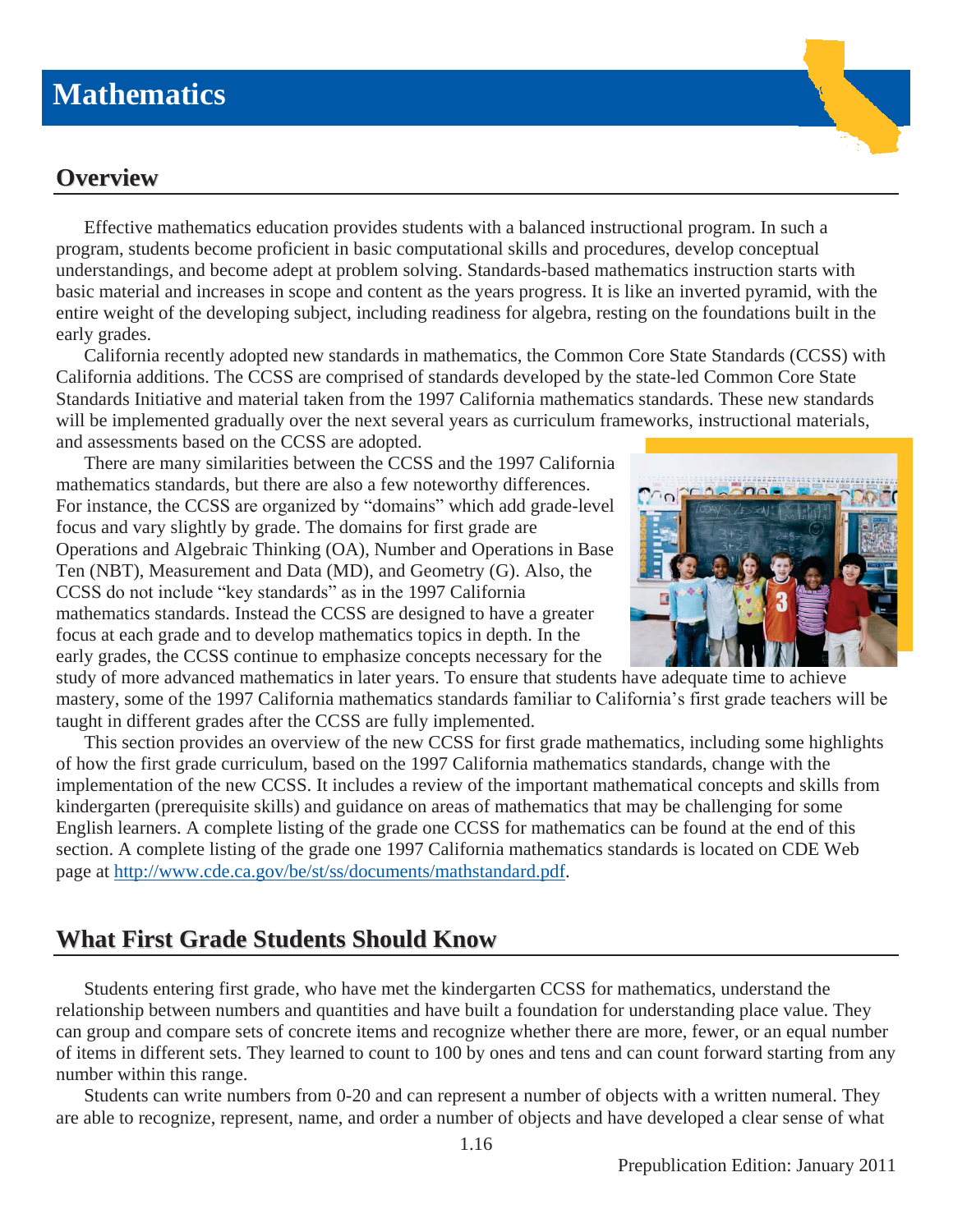a number is by using concrete objects to determine the answers to addition and subtraction. They can decompose the number 10 into pairs in several ways, using drawings or equations to record these decompositions, and can compose and decompose numbers from 11 to 19 into tens and ones. They added and subtracted within 5 fluently.

Students entering first grade can identify and describe both two- and three-dimensional geometric shapes as well as their relative positions. They can compose simple shapes to make larger shapes and analyze and compare shapes by parts and attributes.

#### **What Students Learn in First Grade**

First grade students will extend their knowledge of mathematics as they learn to add and subtract within 20, develop an understanding of whole numbers and place value within 100, measure and order objects by length, interpret data (with up to three categories) and work with shapes to compose new shapes and partition shapes to create "equal shares" (decompose shapes).

#### **Operations and Algebraic Thinking**

Both the 1997 California mathematics standards and the CCSS emphasize addition and subtraction of small numbers at first grade. First grade students develop arithmetic skills as they use addition and subtraction (within 20) to solve word problems and become fluent with these operations (within 10). Students use objects, drawings, and equations with symbols for unknowns to write and solve addition problems within 20 (with three whole numbers). Students work with addition and subtraction equations and demonstrate the meaning of an equal sign as they determine whether an equation is true or false. The CCSS foster understanding as students employ a variety of strategies (e.g., counting on, building or decomposing to ten, applying knowledge of the

**Students use objects, drawings, and equations with symbols for unknowns to write and solve addition problems…**

inverse relationship between addition and subtraction) and apply the properties of operations (e.g., commutative and associative properties) to addition and subtraction tasks.

With implementation of the CCSS*,* work with the value of coins, a grade one topic in the 1997 California mathematics standards, will now be introduced in grade two.

#### **Number and Operations in Base Ten**

Both the 1997 California mathematics standards and the CCSS focus on whole numbers and place value at first grade. Students use concrete models to deepen their understandings about place value and know that the digits of a two-digit number represent amounts of tens and ones. They add two-digit and one-digit numbers (or a two-digit number and a multiple of ten) within 100 and know that to add two-digit numbers, tens are added to tens, ones are added to ones, and that during the process sometimes a new ten is composed. They compare and order two-digit whole numbers by using the symbols for less than, equal to, or greater than  $\langle \langle , =, \rangle$ ).

First graders expand their understanding of addition and subtraction by using mental math to find 10 more or 10 less than a two-digit number. They also subtract multiples of 10 from multiples of 10 (for positive or zero differences and numbers in the range 10-90). In the 1997 California mathematics standards, addition and subtraction at first grade was focused on problems with one- and two-digit numbers (e.g., 5+58= \_\_), and the sum of three one-digit numbers.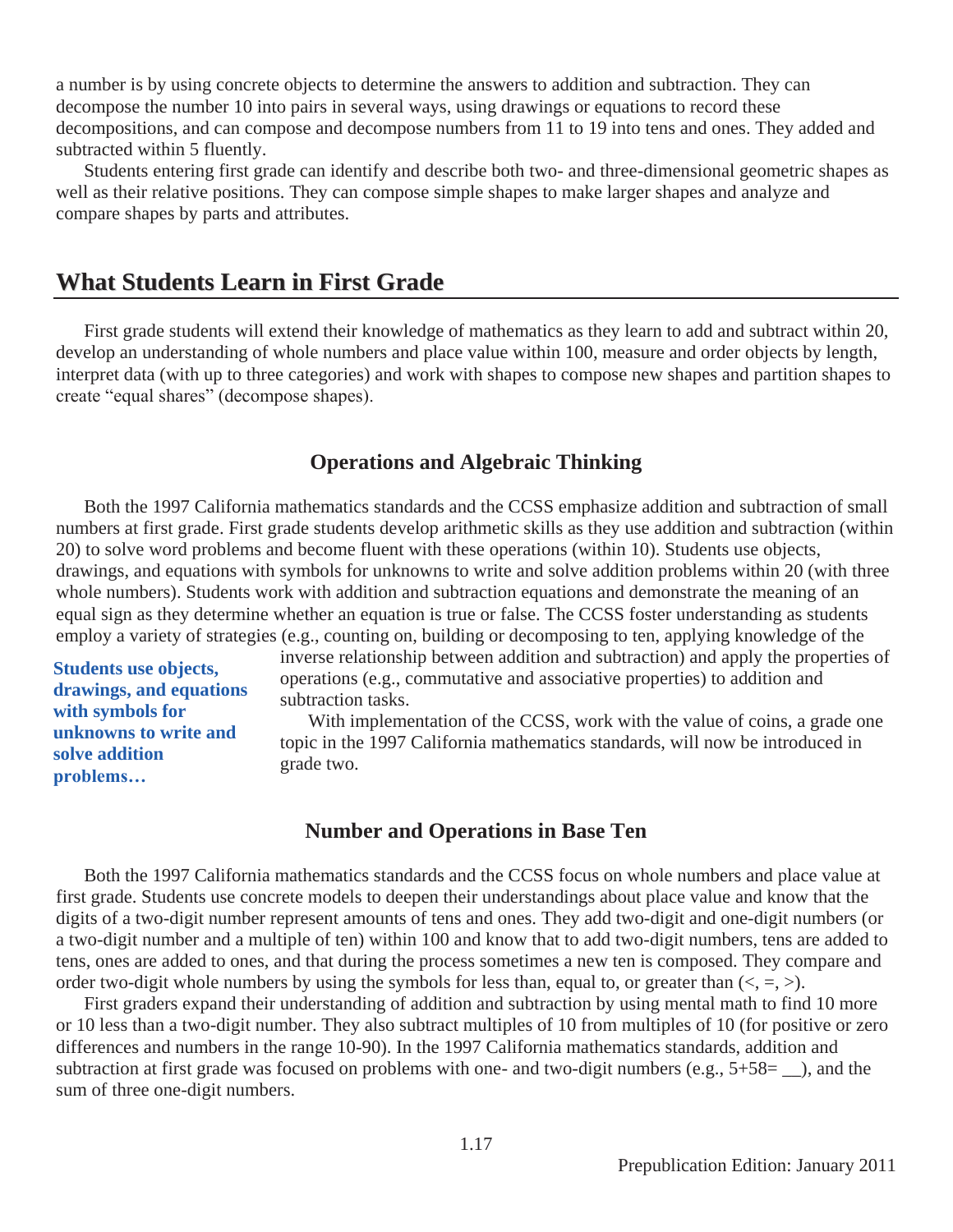With full implementation of the CCSS, entering first graders will already know how to count to 100 by ones and tens, a grade one topic in the 1997 standards. First graders will extend counting by ones from 100 to 120 and will read and write whole numbers to 120. Skip counting by 2s and 5s (a grade one topic in the 1997 standards, for numbers to 100) will be introduced at grade two for numbers to 1,000.

#### **Measurement and Data**

First graders develop their measurement skills as they compare the lengths of three objects by using direct comparison or a nonstandard unit. By the end of first grade, students understand that the measured length of an object can be represented by the number of length units that span it with no gaps or overlaps. They read and record time to the nearest half hour on both analog and digital clocks. Students organize, represent, and interpret data with up to three categories and evaluate and discuss collected data points.

Both the 1997 California mathematics standards and the CCSS have first graders describe, extend, and explain ways to get to a next element in simple repeating patterns (e.g., rhythmic, numeric, color, and shape). As students work with patterns in sorting they learn to reason about the most likely next term.

With implementation of the CCSS, the concept of weight (a grade one topic in the 1997 California mathematics standards) will be introduced in kindergarten but not studied in depth until grade three, when volume is also introduced. Also, the use of picture graphs and bar graphs to represent data will be covered in grade two, a grade one topic in the 1997 California mathematics standards.

#### **Geometry**

 In both the 1997 California mathematics standards and the CCSS, first graders study the attributes of geometric shapes. The CCSS emphasize differences between defining (e.g., triangles are closed and three-sided) and non-defining (e.g., color, orientation, size) attributes as students actively build and draw shapes to match defining attributes. Students build composite shapes from two- and three-dimensional shapes, and are able to compose new shapes from the composite shape. First graders also partition circles and rectangles into fractional pieces and learn the associated vocabulary (halves, fourths, and quarters).

With implementation of the CCSS*,* concepts of "putting shapes together and taking them apart" introduced in the 1997 California mathematics standards in grade two will be developed at grade one. Fractional parts will be introduced at grade one instead of grade two in the 1997 California mathematics standards.

#### **Support for English Learners**

Students need to develop knowledge of mathematics as a language. However, the academic language of mathematics instruction and the specialized vocabulary of mathematics can create particular challenges for English learners.

The language of mathematics is very precise compared with the English used in common discourse. English learners need opportunities to develop their knowledge of the features of language that are used to teach mathematics, such as semantics (how to translate the words of a problem into a symbolic representation), syntax (the order of words and phrases), and mathematical discourse (writing or talking about mathematical terms, concepts, etc.). The specialized vocabulary of mathematics should be explicitly taught and reinforced throughout the year.

These areas can create special challenges for English learners in the early grades: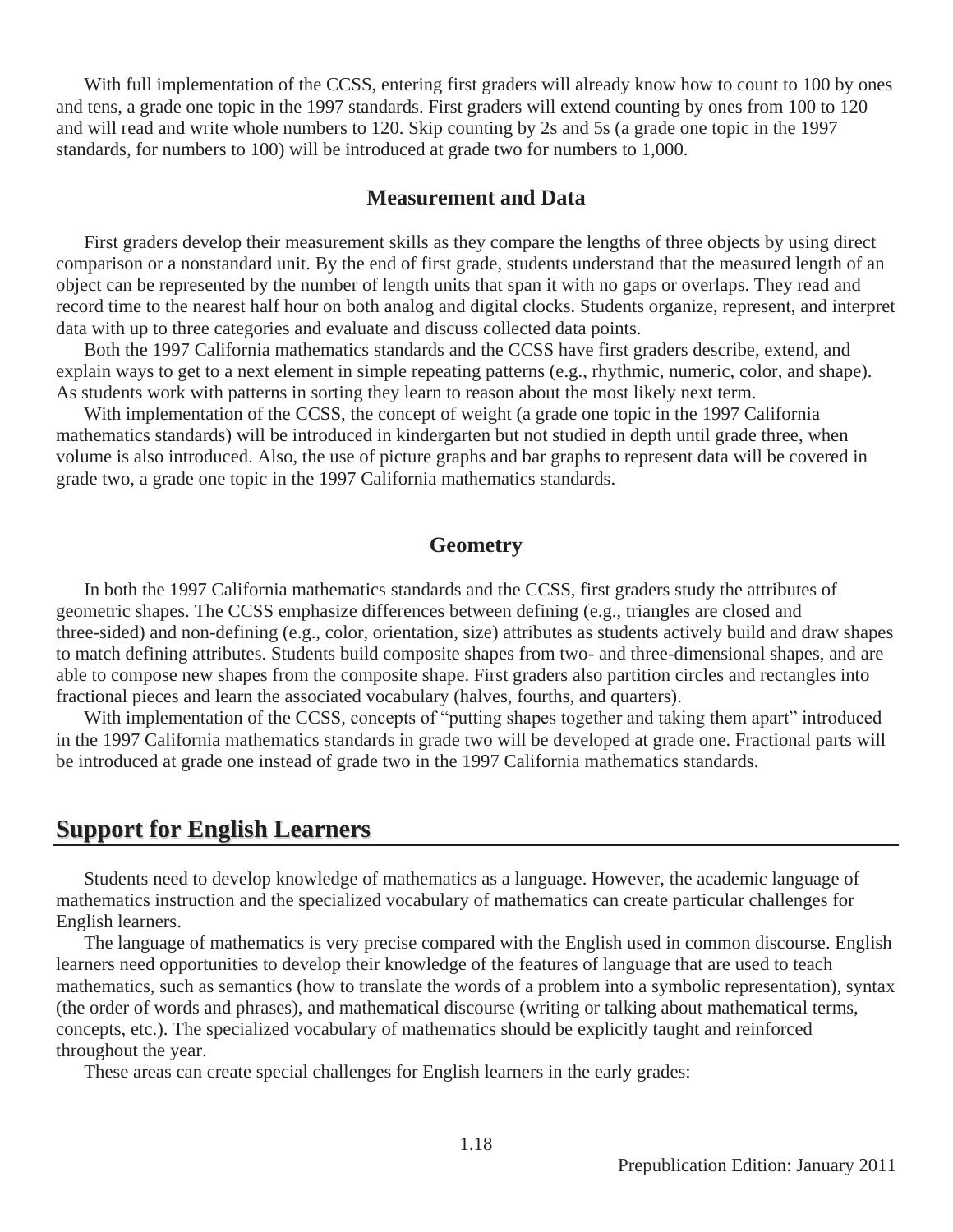- At an early stage students may have difficulty with such English words as first, second, last, before, every, each, more, and equal. Students may be unfamiliar with sum, difference, solve, length, and value.
- The different meanings of multiple-meaning words should be explicitly taught. These words may have a meaning in common discourse that is different from the meaning in mathematics, such as table or face (as in the face of a clock).
- The place values of some of the numbers between 10 and 20 are not obvious from their names (e.g., the number 16 is called sixteen in English, but ten plus six in other languages).
- The narrative descriptions of a word problem can require language skills that students have not yet mastered, particularly when the language of a word problem is ambiguous or includes idioms (e.g., "a dime a dozen"), comparatives (greater than, less than, most often, least often), or position words (behind, below, in front of, to the right or left of).

Instruction in mathematics should be promoted despite low literacy or limited proficiency in the English language, along with critical thinking and analysis skills. Specially designed academic instruction in English (SDAIE) strategies can provide valuable instructional strategies to meet the needs of English learners. For additional resources to support the teaching of English learners, go to the CDE English Learners Web page at http://www.cde.ca.gov/sp/el/.

# **Transition to Common Core State Standards**

The following chart highlights a few topics that will continue to be addressed at the grade level and some of the changes to be considered as California progresses toward full implementation of the grade one CCSS for mathematics. The chart includes the column heading "Overview of Standards." For the 1997 California mathematics standards, this information is from the "strands" (e.g., Number Sense) and the "overarching" standards (e.g., Number Sense 1.0) at first grade. For the CCSS, the column lists the "domains" (e.g., Operations and Algebraic Thinking) and the "cluster headings" for the standards (e.g., Represent and solve problems involving addition and subtraction) at first grade.

The chart does not, and is not intended to, illustrate all of the differences between the two sets of standards—it is merely a beginning point for more in-depth discussion by teachers and other educators on how instruction may change.

The transition chart is followed by a complete set of the CCSS for first grade and then a table of the CCSS domains for kindergarten through grade five.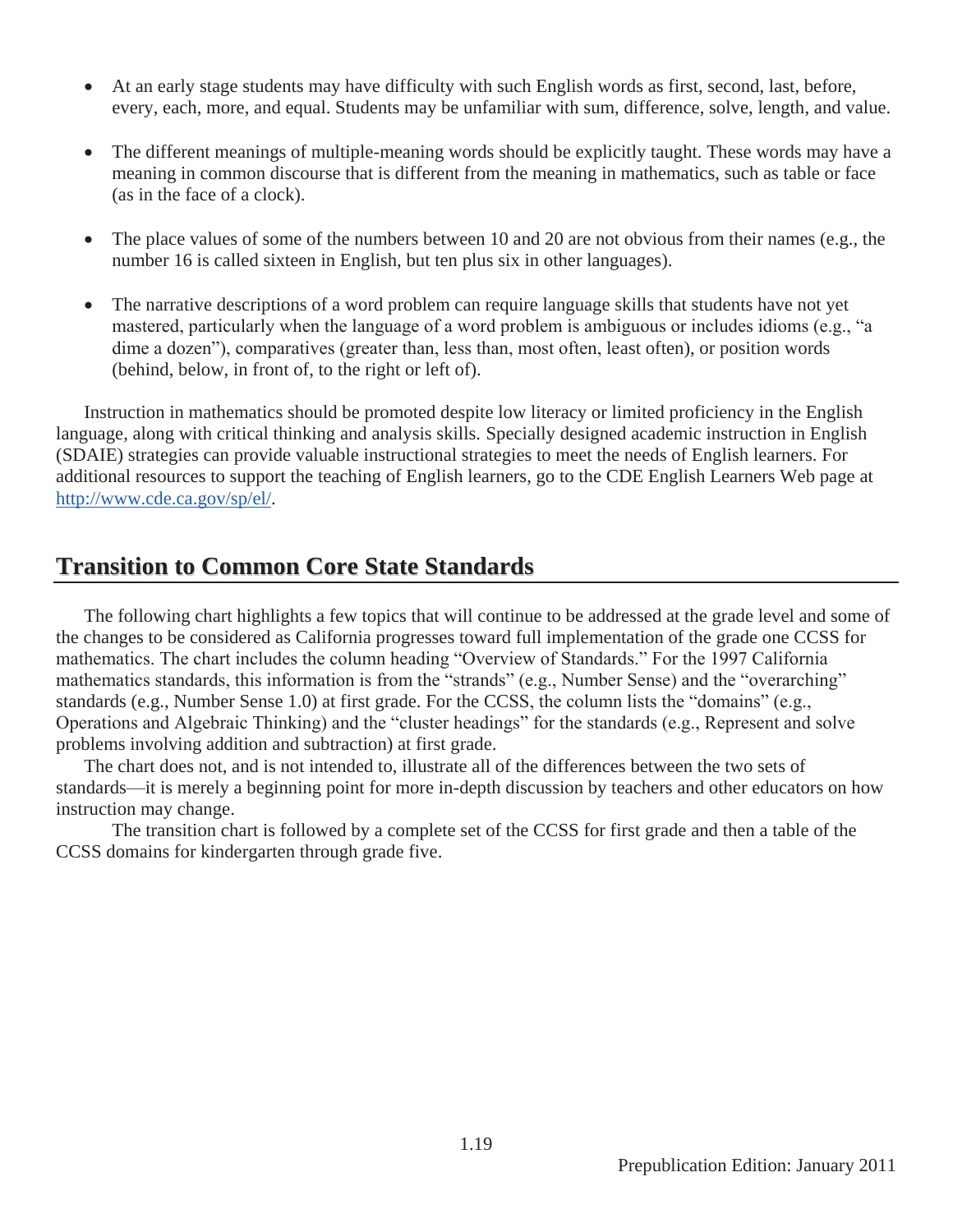| A Quick Look: Transiti                                                                                                                                                | ion to Common Core State Standards (CCSS)                                                                                                                                                                                                                                                                                                       |                                                                                                                                                                                                                                                                                                                                           |
|-----------------------------------------------------------------------------------------------------------------------------------------------------------------------|-------------------------------------------------------------------------------------------------------------------------------------------------------------------------------------------------------------------------------------------------------------------------------------------------------------------------------------------------|-------------------------------------------------------------------------------------------------------------------------------------------------------------------------------------------------------------------------------------------------------------------------------------------------------------------------------------------|
| Mathematics: Grade One                                                                                                                                                |                                                                                                                                                                                                                                                                                                                                                 |                                                                                                                                                                                                                                                                                                                                           |
| 1997 California Mathematics Standards*<br>Overview of Standards                                                                                                       | <b>Standards</b><br>Overview of<br>CCSS                                                                                                                                                                                                                                                                                                         | Highlights                                                                                                                                                                                                                                                                                                                                |
| operational symbols and expressions to<br>Students use number sentences with<br>Algebra and Functions<br>solve problems.                                              | Understand and apply properties of operations<br>and the relationship between addition and<br>Represent and solve problems involving<br><b>Operations and Algebraic Thinking</b><br>addition and subtraction.<br>subtraction.<br>٠                                                                                                              | difference within 10 (fluency with numbers from<br>Introduce the properties of operations as strategies<br>11 to 20 moves from grade one to grade two in<br>to add and subtract (moves from grade two to<br>within 20, but develop fluency with sums and<br>Continue a focus on addition and subtraction<br>$CCSS)$ . $\triangle$ **<br>п |
| Number Sense                                                                                                                                                          | subtract within 20.<br>Add and<br>ш                                                                                                                                                                                                                                                                                                             | grade one in CCSS).                                                                                                                                                                                                                                                                                                                       |
| Students understand and use numbers up<br>addition and subtraction and use these<br>Students demonstrate the meaning of<br>operations to solve problems<br>to $100$ . | Work with addition and subtraction equations.<br>п                                                                                                                                                                                                                                                                                              | Use objects, drawings and equations with symbols<br>Work with the value of coins (moves from grade<br>problems (within 20), including word problems.<br>for unknowns to solve addition and subtraction<br>one to grade two in CCSS).<br>٠<br>п                                                                                            |
| involve numbers that use the ones, tens,<br>computation and problem solving that<br>Students use estimation strategies in<br>and hundreds places.<br>٠                | Number and Operations in Base Ten<br>Extend the counting sequence.<br>Understand place value.                                                                                                                                                                                                                                                   | by 1s and 10s (counting by 1s from 31 to 100 and<br>Begin counting to 100 in kindergarten --counting<br>skip counting moves from grade one to<br>kindergarten in CCSS).<br>п                                                                                                                                                              |
|                                                                                                                                                                       | Use place value understanding and properties of<br>operations to add and subtract.                                                                                                                                                                                                                                                              | from 100 to 120 moves from grade two to grade<br>numbers from 100 to 120 (work with numbers<br>Extend counting, reading, and writing whole<br>one in the CCSSS).<br>п                                                                                                                                                                     |
|                                                                                                                                                                       |                                                                                                                                                                                                                                                                                                                                                 | Use concrete models or drawings to reinforce                                                                                                                                                                                                                                                                                              |
| The 1997 California mathematics standards will continue to be                                                                                                         | " The ▲ symbol indicates all or part of a concept in the 1997 California standards has moved to a higher grade in the CCSS; the ▼ symbol indicates movement to<br>assessed through the STAR system (in grades 2-11) until at least 2014.<br>a lower grade. No symbol indicates a concept will continue to be taught at the current grade level. |                                                                                                                                                                                                                                                                                                                                           |

Prepublication Edition: January 2011 Prepublication Edition: January 2011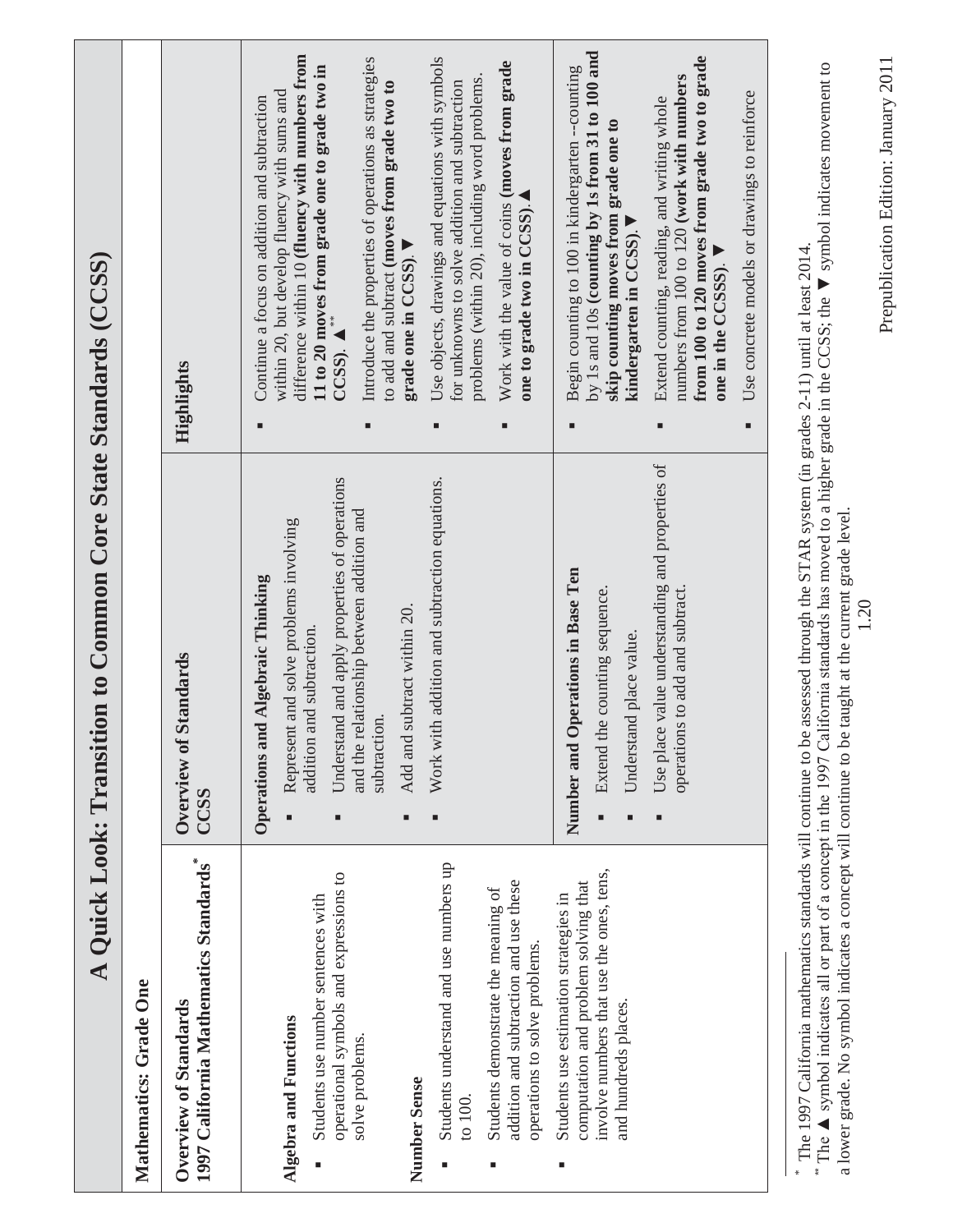|                                                                                                                                                                                                                                                                                              |                                                                                                                                                   | Subtract multiples of 10 for numbers in the range<br>number). Extend to a two-digit number and a<br>understanding of topics such as place value,<br>Add within 100 (two-digit and a one-digit<br>addition and subtraction.<br>multiple of 10.<br>$10-90.$<br>$\blacksquare$<br>٠                                                                                                                                                                                                                                                                                                                                                                                                                                                          |
|----------------------------------------------------------------------------------------------------------------------------------------------------------------------------------------------------------------------------------------------------------------------------------------------|---------------------------------------------------------------------------------------------------------------------------------------------------|-------------------------------------------------------------------------------------------------------------------------------------------------------------------------------------------------------------------------------------------------------------------------------------------------------------------------------------------------------------------------------------------------------------------------------------------------------------------------------------------------------------------------------------------------------------------------------------------------------------------------------------------------------------------------------------------------------------------------------------------|
| Students identify common geometric<br>attributes, and describe their relative<br>Students use direct comparison and<br>figures, classify them by common<br>position or their location in space.<br>nonstandard units to describe the<br>measurements of objects.<br>Measurement and Geometry | Measure lengths indirectly and by iterating<br>Represent and interpret data.<br>Tell and write time.<br>t and Data<br>length units<br>Measurement | on weight and volume moves from grade one to<br>and bar graphs moves from grade one to grade<br>Organize, represent, and interpret data, with up to<br>comparison and by iterating length units (a focus<br>three categories (specific use of picture graphs<br>Describe, extend, and explain simple repeating<br>Measure the length of objects using indirect<br>grade three in CCSS).<br>two in CCSS).<br>patterns.<br>٠<br>٠<br>٠                                                                                                                                                                                                                                                                                                      |
| describe patterns by numbers, shapes,<br>Statistics, Data Analysis, and Probability<br>compare data by category on simple<br>Students sort objects and create and<br>Students organize, represent, and<br>sizes, rhythms, or colors.<br>graphs and charts.<br>Е                              | with shapes and their attributes.<br>Reason<br>Geometry                                                                                           | (fractional parts moves from grade two to grade<br>example, above or behind (moves from grade one<br>introduce "part-whole" relationships and fractional<br>Partition circles and rectangles into equal shares to<br>moves from grade two to grade one in CCSS).<br>(putting shapes together and taking them apart<br>attributes (understanding attributes remains at<br>terms, for example, halves, fourths, and quarters<br>dimensional shapes to create a composite shape<br>Describe the relative positions of objects, for<br>grade one with an added focus on actively<br>Build and draw shapes that possess certain<br>Compose and decompose two- or three-<br>building and drawing in CCSS).<br>one in CCSS).<br>п<br>٠<br>п<br>٠ |
|                                                                                                                                                                                                                                                                                              | 1.21                                                                                                                                              | Prepublication Edition: January 2011                                                                                                                                                                                                                                                                                                                                                                                                                                                                                                                                                                                                                                                                                                      |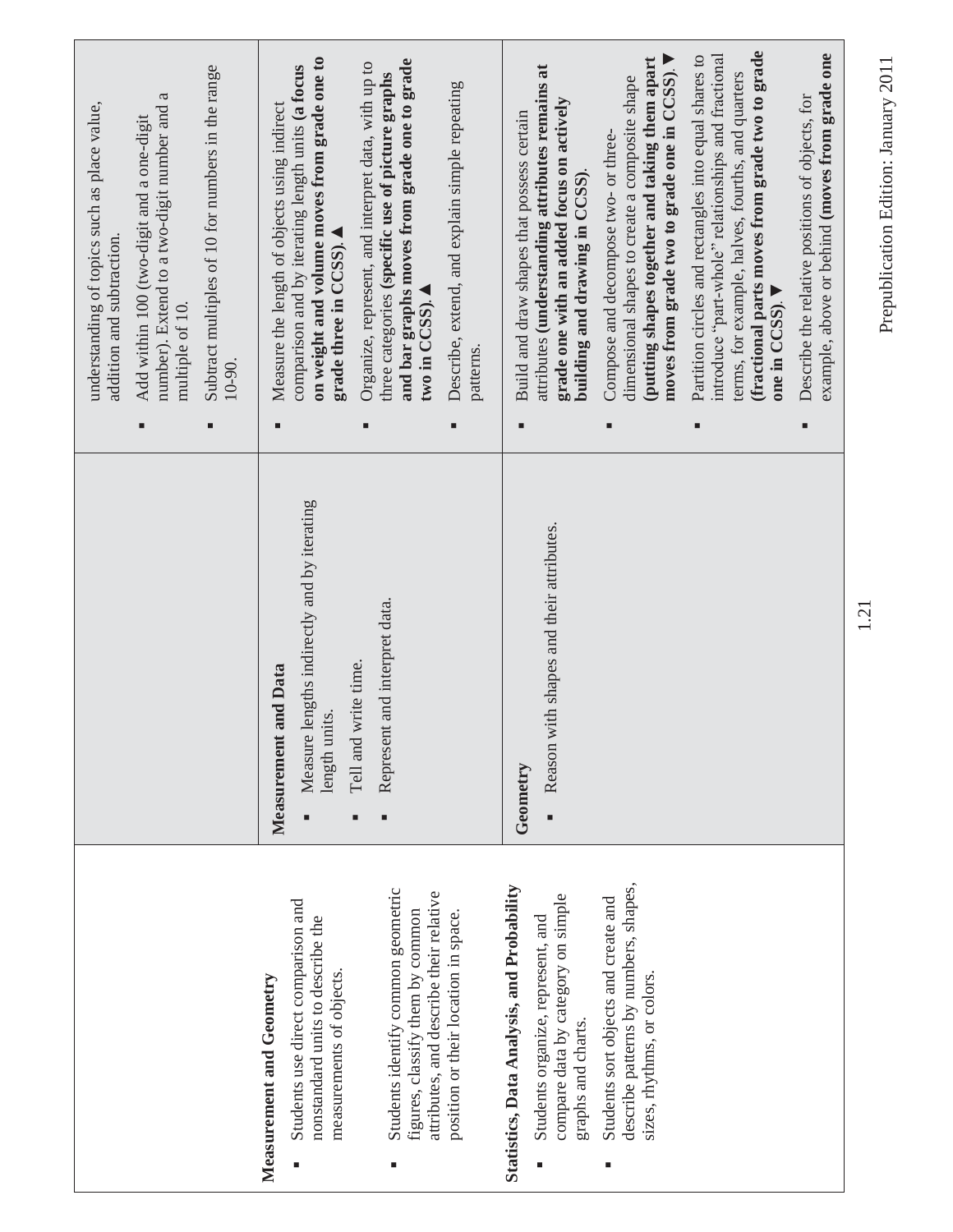|                                                                    |                                                                                              | to kindergarten in CCSS).                                                                                                                                                                                                  |
|--------------------------------------------------------------------|----------------------------------------------------------------------------------------------|----------------------------------------------------------------------------------------------------------------------------------------------------------------------------------------------------------------------------|
|                                                                    | <b>Standards for Mathematical Practice</b>                                                   | The CCS include Standards for Mathematical                                                                                                                                                                                 |
|                                                                    | 1. Make sense of problems and persevere in<br>solving them.                                  | Content (different at each grade) and Standards for<br>Mathematical Practice (recurring throughout the<br>grades).                                                                                                         |
|                                                                    | Reason abstractly and quantitatively.<br>$\overline{c}$                                      | To master the grade level content, students will                                                                                                                                                                           |
| Students make decisions about how to set<br>Mathematical Reasoning | Construct viable arguments and critique the<br>reasoning of others.<br>$\tilde{\mathcal{E}}$ | need to rely on their understanding of a concept<br>and not only on procedures. Standards for                                                                                                                              |
| up a problem.                                                      | 4. Model with mathematics.                                                                   | Mathematical Practice define how students                                                                                                                                                                                  |
| Students solve problems and justify their<br>reasoning.<br>п       | Use appropriate tools strategically.<br>5.                                                   | develop mathematical understanding as they make<br>sense of a problem, reason abstractly, construct                                                                                                                        |
| Students note connections between one<br>п                         | 6. Attend to precision.                                                                      | arguments, model with mathematics, use tools<br>strategically, attend to precision, and look for                                                                                                                           |
| problem and another.                                               | and make use of structure.<br>7. Look for                                                    | structure and repeated reasoning.                                                                                                                                                                                          |
|                                                                    | 8. Look for and express regularity in repeated<br>reasoning                                  | expectation of "understanding" are potential points<br>of intersections between these standards and the<br>Standards for Mathematical Content that set an<br>Standards for Mathematical Practice.                          |
|                                                                    |                                                                                              | Standards for Mathematical Practice are similar to<br>throughout future curricula, assessments, and<br>Reasoning standards and should be evident<br>the previous 1997 California Mathematical<br>professional development. |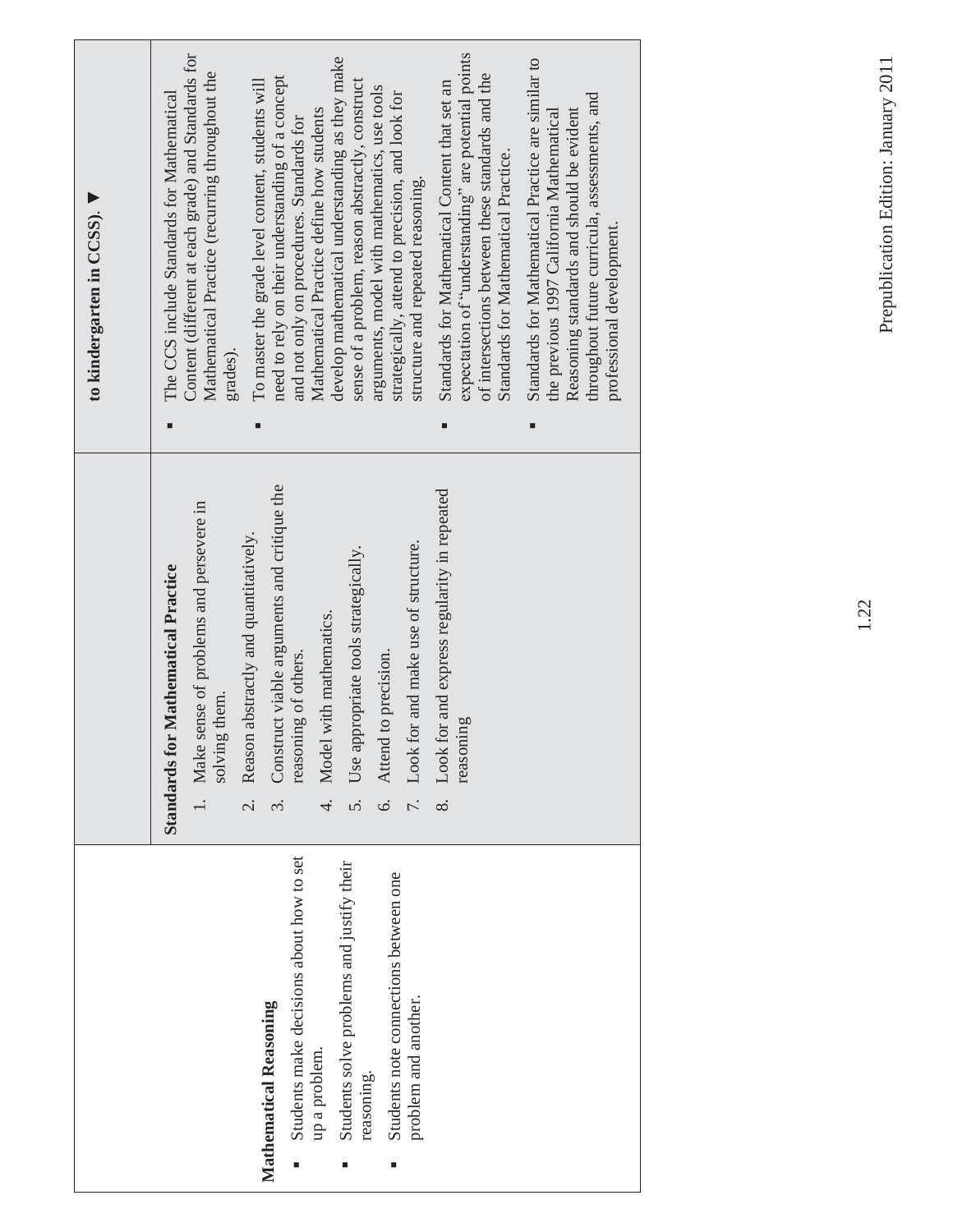# **The Standards**

The mathematics CCSS with California additions are the pre-publication version of the standards prepared by the Sacramento County Office of Education (SCOE), updated on October 21, 2010. Content that is unique to California and was added to the multi-state common core standards is in bold typeface. The SCOE document is available online at http://www.scoe.net/castandards/agenda/2010/math\_ccs\_recommendations.pdf (Outside Source). These grade one CCSS for Mathematics were adopted by the California State Board of Education on August 2, 2010.

A complete listing of the grade one 1997 California mathematics standards is located on CDE Web page at http://www.cde.ca.gov/be/st/ss/documents/mathstandard.pdf.

#### **Common Core State Standards Mathematics – Grade One**

| <b>Operations and Algebraic Thinking (1.OA)</b>                                                      |                                                                                                                                                                                                                                                                                                                                         |  |  |  |  |  |
|------------------------------------------------------------------------------------------------------|-----------------------------------------------------------------------------------------------------------------------------------------------------------------------------------------------------------------------------------------------------------------------------------------------------------------------------------------|--|--|--|--|--|
| Represent and solve problems involving addition and subtraction.                                     |                                                                                                                                                                                                                                                                                                                                         |  |  |  |  |  |
| 1.                                                                                                   | Use addition and subtraction within 20 to solve word problems involving situations of adding to, taking<br>from, putting together, taking apart, and comparing, with unknowns in all positions, e.g., by using<br>objects, drawings, and equations with a symbol for the unknown number to represent the problem. <sup>1</sup>          |  |  |  |  |  |
| 2.                                                                                                   | Solve word problems that call for addition of three whole numbers whose sum is less than or equal to<br>20, e.g., by using objects, drawings, and equations with a symbol for the unknown number to represent<br>the problem.                                                                                                           |  |  |  |  |  |
| Understand and apply properties of operations and the relationship between addition and subtraction. |                                                                                                                                                                                                                                                                                                                                         |  |  |  |  |  |
| 3.                                                                                                   | Apply properties of operations as strategies to add and subtract. <sup>2</sup> Examples: If $8 + 3 = 11$ is known, then<br>$3 + 8 = 11$ is also known.(Commutative property of addition.) To add $2 + 6 + 4$ , the second two<br>numbers can be added to make a ten, so $2 + 6 + 4 = 2 + 10 = 12$ . (Associative property of addition.) |  |  |  |  |  |
| 4.                                                                                                   | Understand subtraction as an unknown-addend problem. For example, subtract $10 - 8$ by finding the<br>number that makes 10 when added to 8.                                                                                                                                                                                             |  |  |  |  |  |
| Add and subtract within 20.                                                                          |                                                                                                                                                                                                                                                                                                                                         |  |  |  |  |  |
| 5.                                                                                                   | Relate counting to addition and subtraction (e.g., by counting on 2 to add 2).                                                                                                                                                                                                                                                          |  |  |  |  |  |
| 6.                                                                                                   | Add and subtract within 20, demonstrating fluency for addition and subtraction within 10. Use strategies<br>such as counting on; making ten (e.g., $8 + 6 = 8 + 2 + 4 = 10 + 4 = 14$ ); decomposing a number leading<br>to a ten (e.g., $13-4=13-3-1=10-1=9$ ); using the relationship between addition and subtraction                 |  |  |  |  |  |

(e.g., knowing that  $8 + 4 = 12$ , one knows  $12 - 8 = 4$ ); and creating equivalent but easier or known sums (e.g., adding  $6 + 7$  by creating the known equivalent  $6 + 6 + 1 = 12 + 1 = 13$ ).

<sup>&</sup>lt;u>nd</u><br><sup>1</sup> See Glossary, Table 1

<sup>&</sup>lt;sup>2</sup> Students need not use formal terms for these properties.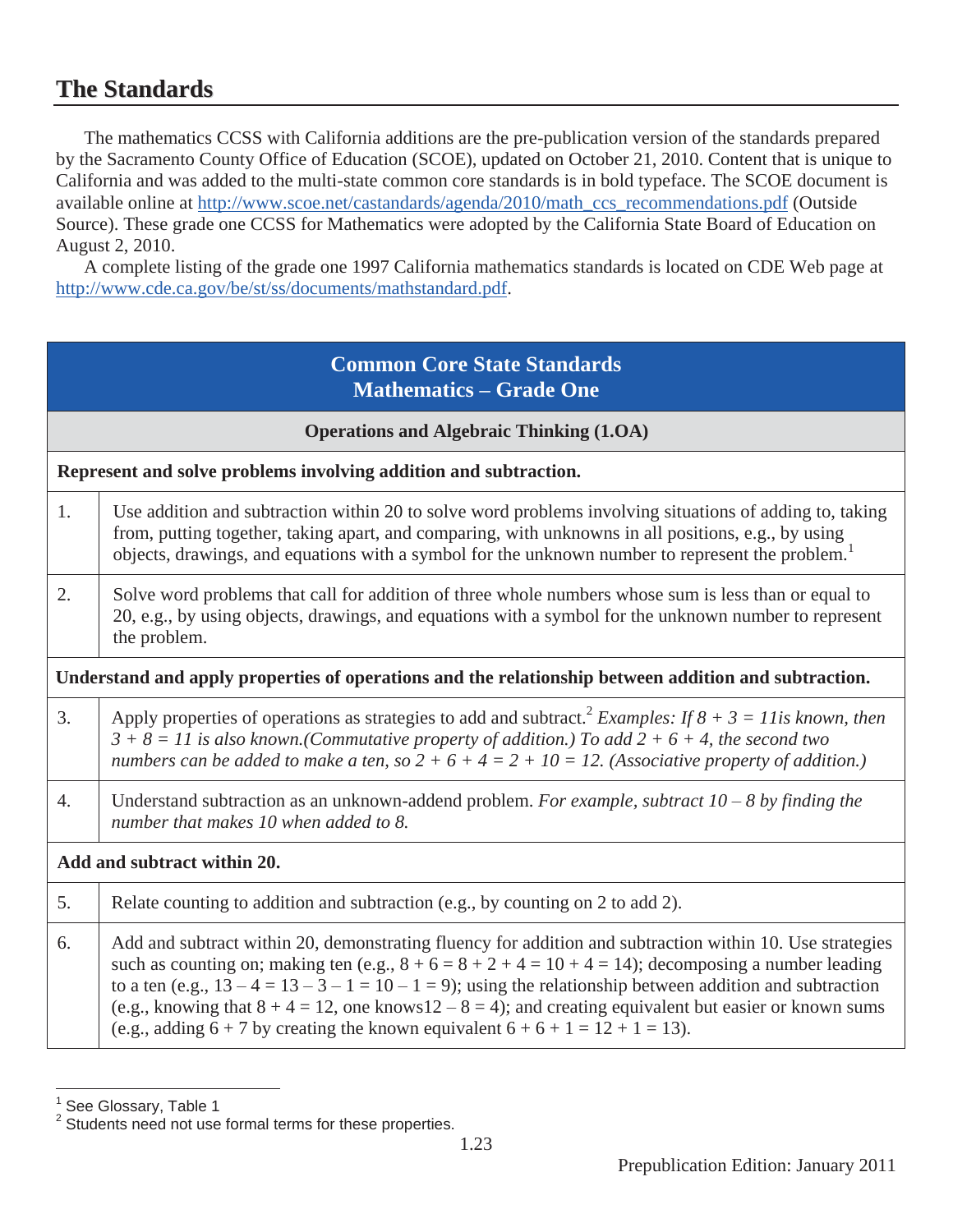| Work with addition and subtraction equations.    |                                                                                                                                                                                                                                                                                                                                                                                                                                                                                                                    |  |  |  |  |  |
|--------------------------------------------------|--------------------------------------------------------------------------------------------------------------------------------------------------------------------------------------------------------------------------------------------------------------------------------------------------------------------------------------------------------------------------------------------------------------------------------------------------------------------------------------------------------------------|--|--|--|--|--|
| 7.                                               | Understand the meaning of the equal sign, and determine if equations involving addition and subtraction<br>are true or false. For example, which of the following equations are true and which are false? $6 = 6, 7 = 1$<br>$8 - 1$ , $5 + 2 = 2 + 5$ , $4 + 1 = 5 + 2$ .                                                                                                                                                                                                                                          |  |  |  |  |  |
| 7.1                                              | Write and solve number sentences from problem situations that express relationships involving<br>addition and subtraction within 20.                                                                                                                                                                                                                                                                                                                                                                               |  |  |  |  |  |
| 8.                                               | Determine the unknown whole number in an addition or subtraction equation relating three whole<br>numbers. For example, determine the unknown number that makes the equation true in each of the<br>equations $8 + ? = 11$ , $5 = \square - 3$ , $6 + 6 = \square$ .                                                                                                                                                                                                                                               |  |  |  |  |  |
| <b>Number and Operations in Base Ten (1.NBT)</b> |                                                                                                                                                                                                                                                                                                                                                                                                                                                                                                                    |  |  |  |  |  |
| Extend the counting sequence.                    |                                                                                                                                                                                                                                                                                                                                                                                                                                                                                                                    |  |  |  |  |  |
| 1.                                               | Count to 120, starting at any number less than 120. In this range, read and write numerals and represent<br>a number of objects with a written numeral.                                                                                                                                                                                                                                                                                                                                                            |  |  |  |  |  |
|                                                  | Understand place value.                                                                                                                                                                                                                                                                                                                                                                                                                                                                                            |  |  |  |  |  |
| 2.                                               | Understand that the two digits of a two-digit number represent amounts of tens and ones. Understand the<br>following as special cases:                                                                                                                                                                                                                                                                                                                                                                             |  |  |  |  |  |
|                                                  | 10 can be thought of as a bundle of ten ones – called a "ten."<br>a.                                                                                                                                                                                                                                                                                                                                                                                                                                               |  |  |  |  |  |
|                                                  | b. The numbers from 11 to 19 are composed of a ten and one, two, three, four, five, six, seven,<br>eight, or nine ones.                                                                                                                                                                                                                                                                                                                                                                                            |  |  |  |  |  |
|                                                  | The numbers 10, 20, 30, 40, 50, 60, 70, 80, 90 refer to one, two, three, four, five, six, seven,<br>$C_{\bullet}$<br>eight, or nine tens (and 0 ones).                                                                                                                                                                                                                                                                                                                                                             |  |  |  |  |  |
| 3.                                               | Compare two two-digit numbers based on meanings of the tens and ones digits, recording the results of<br>comparisons with the symbols $\ge$ , =, and <.                                                                                                                                                                                                                                                                                                                                                            |  |  |  |  |  |
|                                                  | Use place value understanding and properties of operations to add and subtract.                                                                                                                                                                                                                                                                                                                                                                                                                                    |  |  |  |  |  |
| 4.                                               | Add within 100, including adding a two-digit number and a one-digit number, and adding a two-digit<br>number and a multiple of 10, using concrete models or drawings and strategies based on place value,<br>properties of operations, and/or the relationship between addition and subtraction; relate the strategy to a<br>written method and explain the reasoning used. Understand that in adding two-digit numbers, one adds<br>tens and tens, ones and ones; and sometimes it is necessary to compose a ten. |  |  |  |  |  |
| 5.                                               | Given a two-digit number, mentally find 10 or more or 10 less than the number, without having to count;<br>explain the reasoning used.                                                                                                                                                                                                                                                                                                                                                                             |  |  |  |  |  |
| 6.                                               | Subtract multiples of 10 in the range 10-90 from multiples of 10 in the range 10-90 (positive or zero<br>differences), using concrete models or drawings and strategies based on place value, properties of                                                                                                                                                                                                                                                                                                        |  |  |  |  |  |
|                                                  |                                                                                                                                                                                                                                                                                                                                                                                                                                                                                                                    |  |  |  |  |  |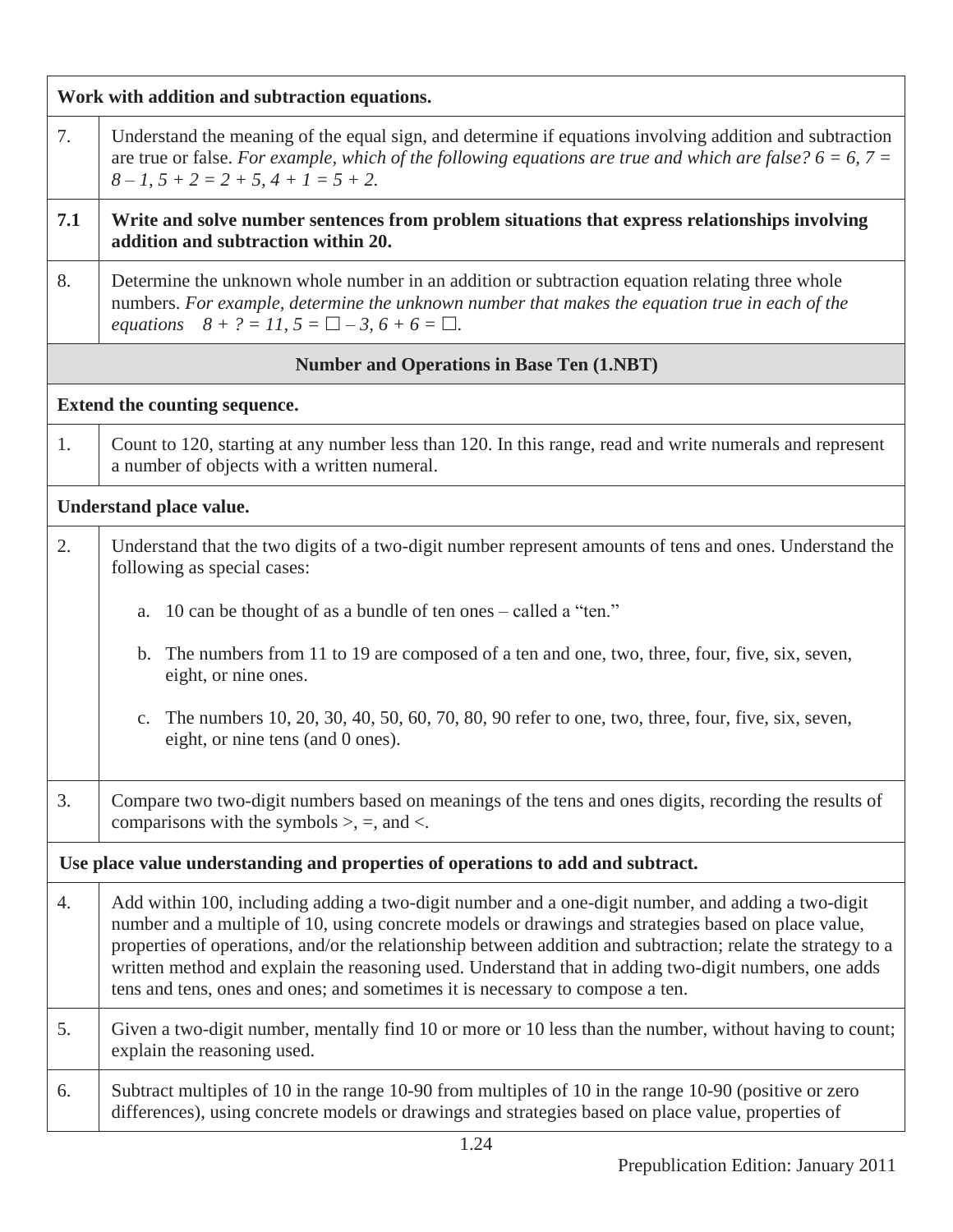|                                                           | operations, and/or the relationship between addition and subtraction; relate the strategy to a written<br>method and explain the reasoning used.                                                                                                                                                                                                                                                                    |  |  |  |  |  |
|-----------------------------------------------------------|---------------------------------------------------------------------------------------------------------------------------------------------------------------------------------------------------------------------------------------------------------------------------------------------------------------------------------------------------------------------------------------------------------------------|--|--|--|--|--|
| <b>Measurement and Data (1.MD)</b>                        |                                                                                                                                                                                                                                                                                                                                                                                                                     |  |  |  |  |  |
| Measure lengths indirectly and by iterating length units. |                                                                                                                                                                                                                                                                                                                                                                                                                     |  |  |  |  |  |
| 1.                                                        | Order three objects by length; compare the lengths of two objects indirectly by using a third object.                                                                                                                                                                                                                                                                                                               |  |  |  |  |  |
| 2.                                                        | Express the length of an object as a whole number of length units, by laying multiple copies of a shorter<br>object (the length unit) end to end; understand that the length measurement of an object is the number of<br>same-size length units that span it with no gaps or overlaps. Limit to contexts where the object being<br>measured is spanned by a whole number of length units with no gaps or overlaps. |  |  |  |  |  |
| Tell and write time.                                      |                                                                                                                                                                                                                                                                                                                                                                                                                     |  |  |  |  |  |
| 3.                                                        | Tell and write time in hours and half-hours using analog and digital clocks.                                                                                                                                                                                                                                                                                                                                        |  |  |  |  |  |
| 3.1                                                       | Relate time to events (e.g., before/after, shorter/longer).                                                                                                                                                                                                                                                                                                                                                         |  |  |  |  |  |
|                                                           | Represent and interpret data.                                                                                                                                                                                                                                                                                                                                                                                       |  |  |  |  |  |
| 4.                                                        | Organize, represent, and interpret data with up to three categories; ask and answer questions about the<br>total number of data points, how many in each category, and how many more or less are in one category<br>than in another.                                                                                                                                                                                |  |  |  |  |  |
| 4.1                                                       | Describe, extend, and explain ways to get to a next element in simple repeating patterns (e.g.,<br>rhythmic, numeric, color, and shape). (CA-Standard SDAP 2.1)                                                                                                                                                                                                                                                     |  |  |  |  |  |
|                                                           | <b>Geometry (1.G)</b>                                                                                                                                                                                                                                                                                                                                                                                               |  |  |  |  |  |
|                                                           | Reason with shapes and their attributes.                                                                                                                                                                                                                                                                                                                                                                            |  |  |  |  |  |
| 1.                                                        | Distinguish between defining attributes (e.g., triangles, are closed and three-sided) versus non-defining<br>attributes (e.g., color, orientation, overall size); build and draw shapes to possess defining attributes.                                                                                                                                                                                             |  |  |  |  |  |
| 2.                                                        | Compose two-dimensional shapes (rectangles, squares, trapezoids, triangles, half-circles, and quarter-<br>circles) or three-dimensional shapes (cubes, right rectangular prisms, right circular cones, and right<br>circular cylinders) to create a composite shape, and compose new shapes from the composite shape. <sup>3</sup>                                                                                  |  |  |  |  |  |
| 3.                                                        | Partition circles and rectangles into two and four equal shares, describe the shares using words halves,<br>fourths, and quarters, and use the phrases half of, fourth of, and quarter of. Describe the whole as two<br>of, or four of the shares. Understand for these examples that decomposing into more equal shares creates<br>smaller shares.                                                                 |  |  |  |  |  |
|                                                           | <b>Standards for Mathematical Practice</b><br>Integrated throughout the CCSS                                                                                                                                                                                                                                                                                                                                        |  |  |  |  |  |

 $\overline{a}$  $3$  Students do not need to learn formal names such as "right rectangular prism."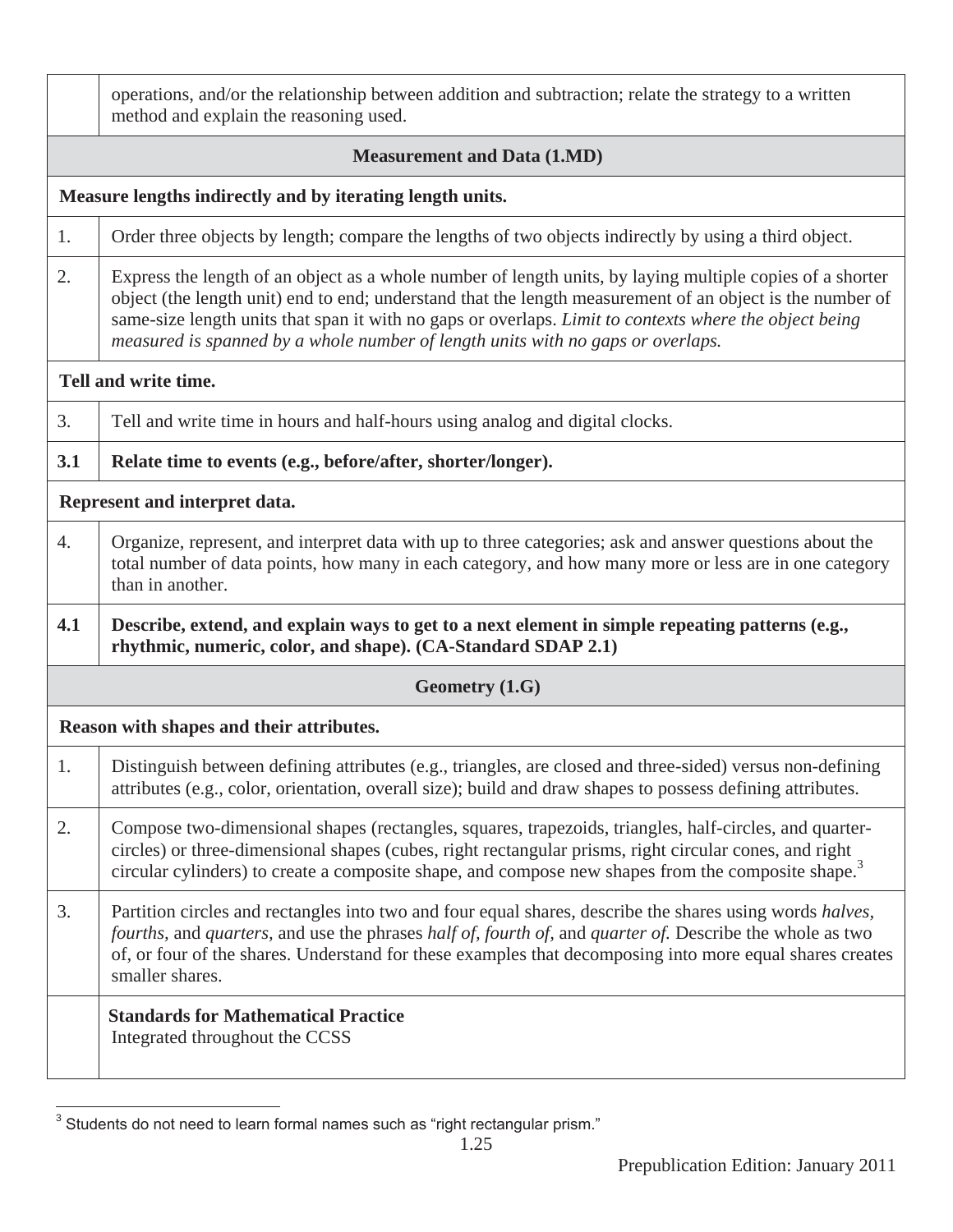- 1. Make sense of problems and persevere in solving them.
- 2. Reason abstractly and quantitatively.
- 3. Construct viable arguments and critique the reasoning of others.
- 4. Model with mathematics.
- 5. Use appropriate tools strategically.
- 6. Attend to precision.
- 7. Look for and make use of structure.
- 8. Look for and express regularity in repeated reasoning.